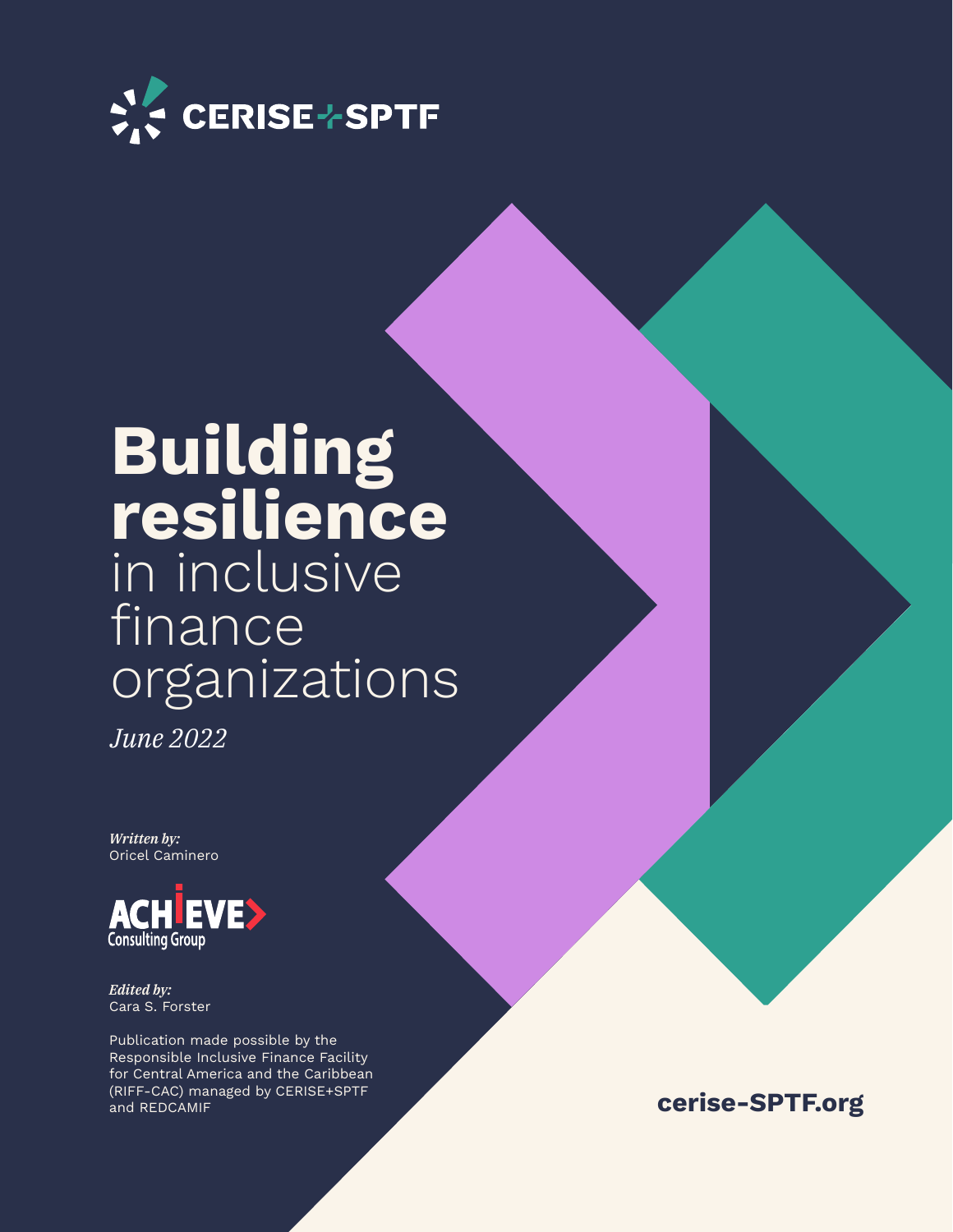

### **I. Introduction**

Organizational resilience is the ability of an organization to anticipate, prepare, respond, and adapt to incremental changes and sudden disruptions in a way that permits them to survive and prosper.<sup>1</sup>

The microfinance industry started as a disruptive innovation in the financial market several decades ago. Working with entrepreneurs and owners of micro, small, and medium-sized enterprises requires fexibility, so it is fair to say inclusive fnance organizations may be more resilient than organizations in other sectors. However, the Covid-19 pandemic has created situations that the current generation of leaders had not faced before. The market demands that resilient leaders and organizations successfully overcome these challenges and continue to deliver value to clients and other stakeholders during and despite the chaos of the crisis.



### *Resilient organizations do not exist by chance, they are created by resilient leaders.*

This document presents a guide for building resilience in inclusive fnance organizations based on the experience of twelve (12) organizations from six (6) Latin American countries. It also considers the conceptual framework from three important sources, which are listed in the References section.

This document contributes to the ongoing research and dialogue about both individual and organizational resilience, which we hope will be useful to strengthen the adaptability of inclusive finance institutions, regardless of their regions or contexts.

<sup>1</sup>Denyer, D. (2017). Organizational Resilience: A summary of academic evidence, business insights and new thinking. BSI and Cranfield School of Management.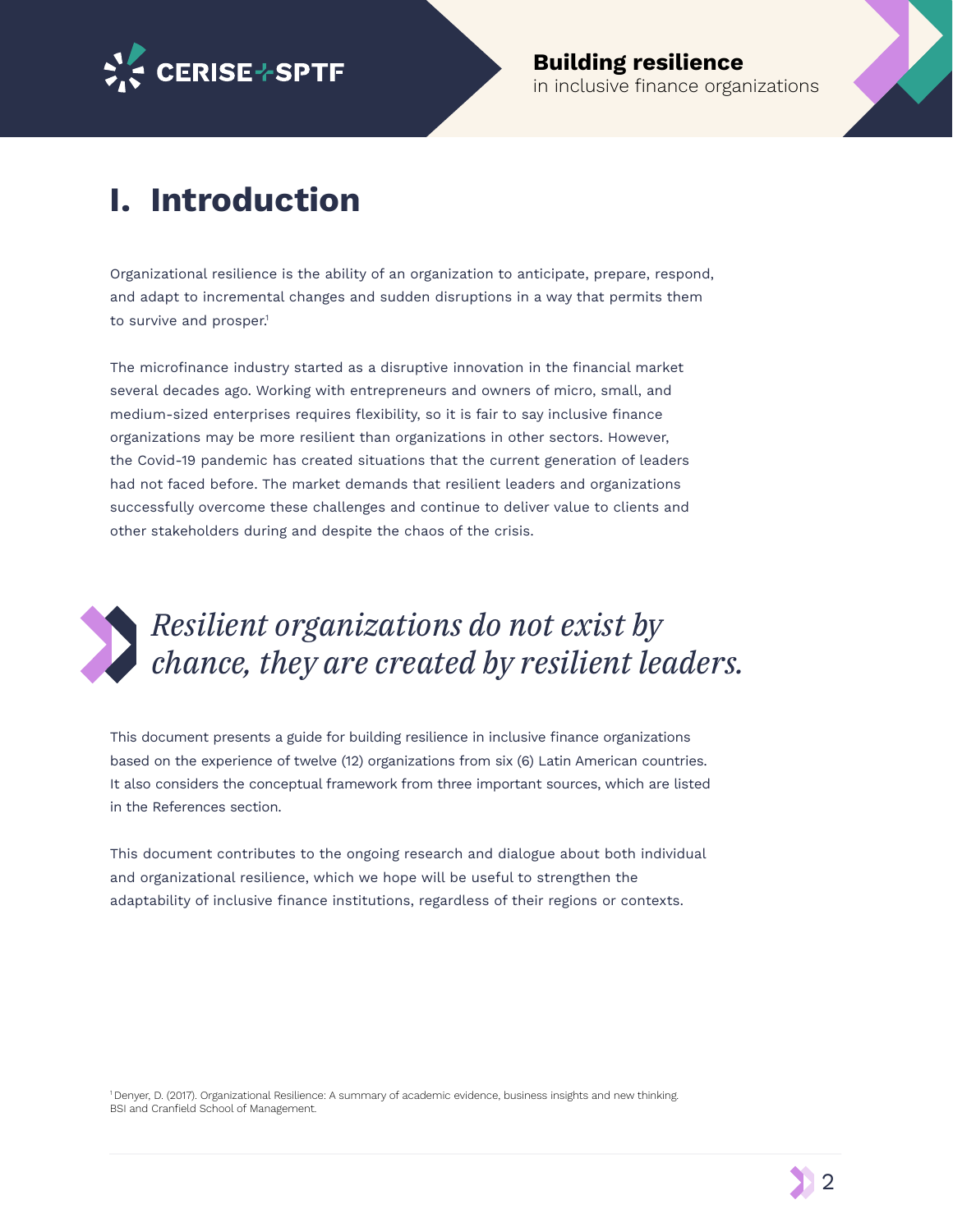

### **II. When to build resilience in your organization**

It may be a common perception that in times of extreme change, previous planning processes become useless. However, research shows quite the opposite. Yet, planning by itself is not enough. Experience indicates that those organizations that not only take the time to plan but also invest the time and skills necessary to implement their plans are also the most resilient. Organizations with this strong culture of both planning and the commitment necessary to ensure the implementation of those plans, were able to adapt to change more quickly and efectively than those without pre-existing plans. Therefore, **resilience building must be an on-going process.** 

Furthermore, the specific actions for resilience building vary depending on when you are in relation to the moment of change, e.g., BEFORE, DURING or AFTER disruptive events.

Many of the recommended actions below are incorporated into the Universal Standards for Social and Environmental Performance Management<sup>2</sup>, which put clients and the environment at the center of all strategic and operational decisions at inclusive fnance organizations. The Universal Standards offer a holistic approach to every aspect of operations: customer interaction, human resources management, leadership and governance, environmental stewardship, as well as the sources and uses of proft.

Although many of the inclusive finance organizations that collaborate with SPTF are explicitly mission-driven, it is important to note that social performance management (SPM) is also sound business management. Listening to your clients, understanding their needs, and delivering products that they value is not altruism: it is the only way for any business to remain competitive and resilient in the face of both changing context and changing customer needs. The same is true for attracting and retaining skilled, motivated, and loyal employees, and for maintaining (and deserving) a good reputation for responsible corporate citizenship.

2 https://sptf.info/universal-standards-for-spm/universal-standards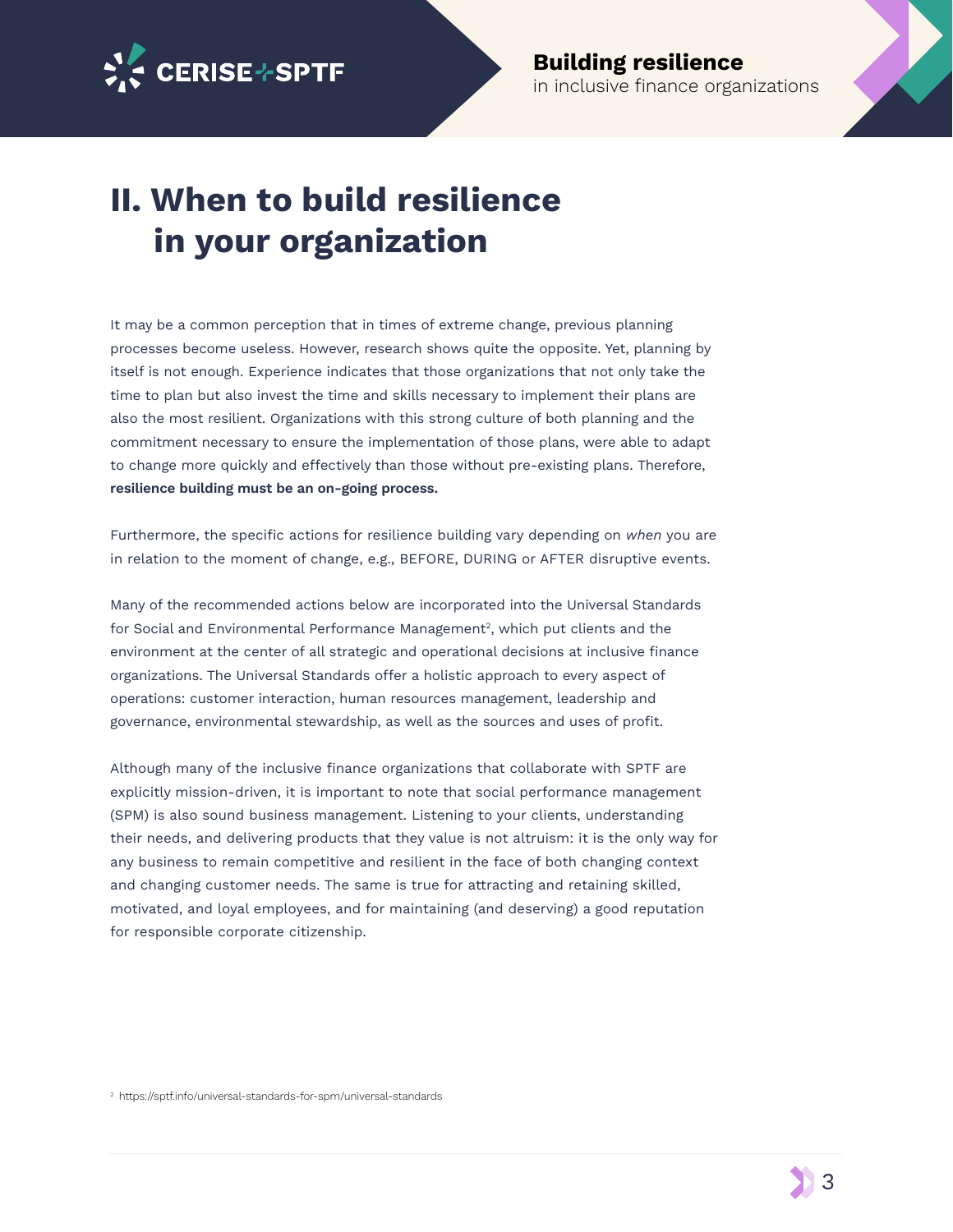

## **III. How to build resilience in your organization**

#### **A. BEFORE disruptive events**

| <b>Recommended actions</b>                                                 | <b>Key questions to ask</b>                                                                                                                                                                                                          |
|----------------------------------------------------------------------------|--------------------------------------------------------------------------------------------------------------------------------------------------------------------------------------------------------------------------------------|
| <b>Ensure clarity and</b><br>robust commitment<br>to the organization's    | Can your staff and board members articulate and/or explain your<br>organization's mission, vision, and values and how they differ from other<br>similar organizations?                                                               |
| mission, vision, and<br>values.                                            | Does your organization hold trainings or specific meetings to discuss<br>mission, vision, and values at least once a year?                                                                                                           |
|                                                                            | • Does your organization have a set of indicators and targets to measure<br>(at least annually) how the mission and vision are being achieved? Both<br>financially and socially?                                                     |
|                                                                            | • How visibly is leadership (board and management) living the organization's<br>values? Is there a means to receive anonymous staff feedback at least once a<br>year (such as staff satisfaction survey, ethics hot line, or other)? |
| Ensure clear plans<br>and goals are in place<br>and communicated           | • Does your organization have an updated strategic plan? Does it include<br>both numeric and non-numeric (qualitative) goals? Is progress toward<br>these goals monitored at least once per year?                                    |
| throughout the<br>organization, including<br>business continuity<br>plans. | Does your organization have annual operational plans by area<br>(Operations, Finance, Administration, etc.)? WAre there specific<br>indicators and goals (financial and social) for each area?                                       |
|                                                                            | • Are these operational plans monitored several times per year (monthly,<br>quarterly)?                                                                                                                                              |
|                                                                            | Does your board have a policy and system in place to preserve the<br>provider's social goals during times of crisis or institutional change?<br>Examples include:                                                                    |
|                                                                            | 1. During times of crisis, the board monitors how clients and employees<br>are affected and takes action to protect and support them.                                                                                                |
|                                                                            | 2. During periods of institutional change, the board uses client data to<br>check whether strategic decisions are consistent with the provider's<br>social goals and target clients.                                                 |
|                                                                            |                                                                                                                                                                                                                                      |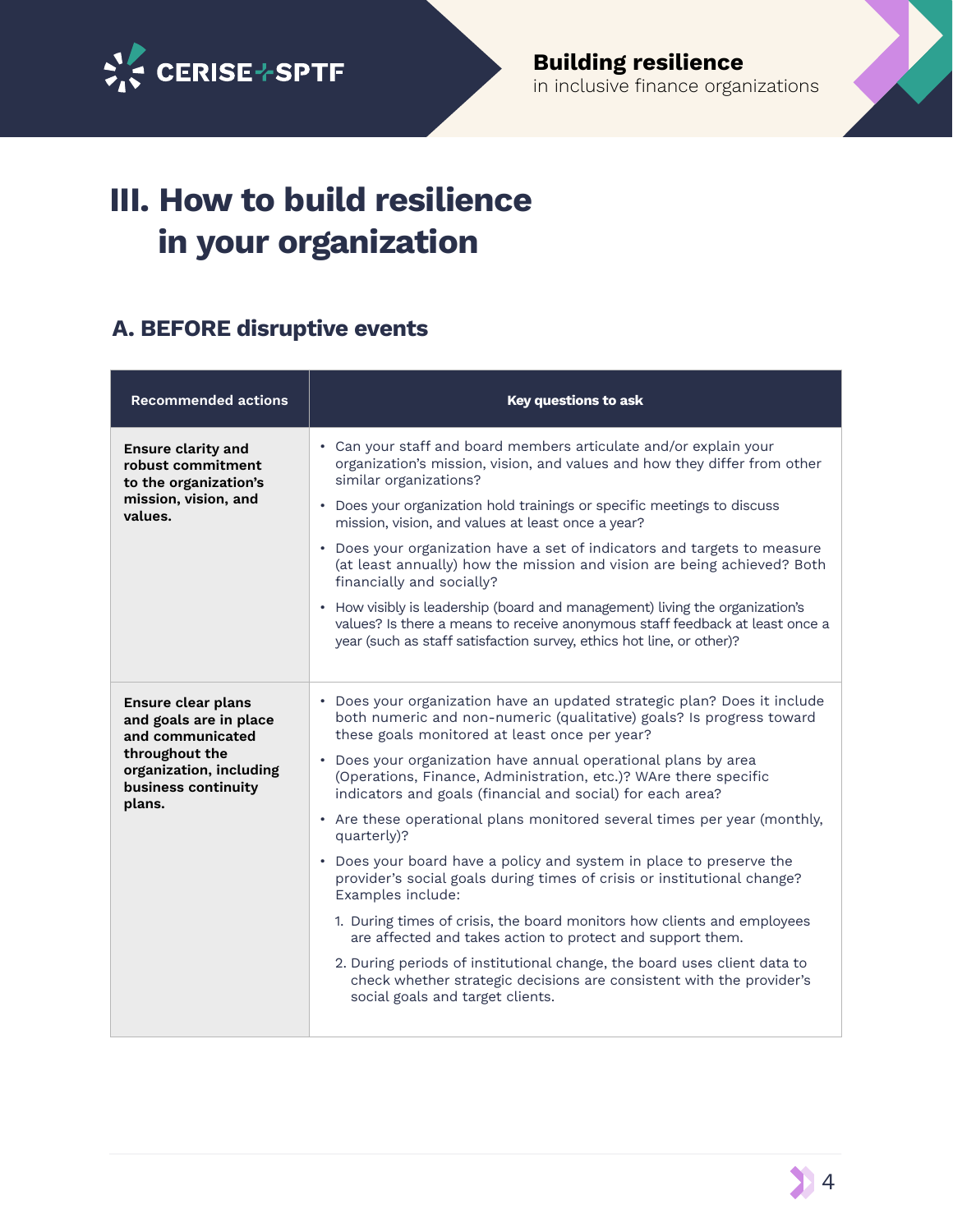

#### **Building resilience**  in inclusive finance organizations

| <b>Recommended actions</b>                                                                                                                                                                           | <b>Key questions to ask</b>                                                                                                                                                                                                                                                                                                                                                                                                                                                                                                                                                                                                                                                                                                                                                                                                                                                                                                                                                                                                                                                                                                       |
|------------------------------------------------------------------------------------------------------------------------------------------------------------------------------------------------------|-----------------------------------------------------------------------------------------------------------------------------------------------------------------------------------------------------------------------------------------------------------------------------------------------------------------------------------------------------------------------------------------------------------------------------------------------------------------------------------------------------------------------------------------------------------------------------------------------------------------------------------------------------------------------------------------------------------------------------------------------------------------------------------------------------------------------------------------------------------------------------------------------------------------------------------------------------------------------------------------------------------------------------------------------------------------------------------------------------------------------------------|
| <b>Promote client centricity</b><br>by institutionalizing<br>commitment to clients'<br>wellbeing and meeting<br>their needs through the<br>organization's policies,<br>procedures, and<br>practices. | • Does the organization conduct client satisfaction surveys at least once a<br>year?<br>• Is there a mechanism for client complaints to be reported to another<br>person other than the loan officer? Does the organization inform the clients<br>about the mechanism and channels for reporting complaints?<br>• Is the data from the client feedback (satisfaction survey, client<br>complaints or other) analyzed and shared with the staff and<br>management periodically (several times per year)?<br>• Does the organization take action, such as updating internal processes<br>and solving individual claims, within a reasonable timeframe?                                                                                                                                                                                                                                                                                                                                                                                                                                                                              |
| Invest in the<br>development and<br>empowerment of the<br>organization's staff.                                                                                                                      | • Does your organization perform a 'training needs analysis' at least<br>once every two years, which includes all internal stakeholders (board<br>members, management, and staff)?<br>• Is there a staff development plan prepared in advance, which includes all<br>key stakeholders (board members, management, and staff)? [The opposite<br>would be the organization investing in training based on what is offered by<br>the market, without a plan set in advance.]<br>• Is feedback from the performance assessment process incorporated into<br>the staff development plan?<br>• Does your organization's staff development plan include both technical<br>skills (such as risk management, loan evaluation, etc.) and soft skills<br>(such as leadership, effective communications, decision making,<br>emotional intelligence, conflict management, teamwork, etc.)?<br>• Are all key positions or position types represented in your staff<br>development plan? From all hierarchical levels?<br>• Do the actual staff development and staff empowerment activities<br>implemented reflect the staff development plan? |
| Invest in governance and<br>leadership development.<br>Start with an assessment,<br>identify gaps, create<br>action plans, and<br>implement them.                                                    | • Does the organization conduct a governance and leadership<br>assessment at least every two years?<br>• Are improvement actions planned and implemented?<br>• Does your organization have a specific committee or position tasked<br>with ensuring governance and leadership best practices are in place?                                                                                                                                                                                                                                                                                                                                                                                                                                                                                                                                                                                                                                                                                                                                                                                                                        |
| <b>Start planning</b><br>and implementing<br>digitalization and digital<br>transformation of the<br>organization's processes<br>and services.                                                        | • Has the organization conducted a digital transformation diagnostic or digital<br>readiness assessment?<br>• Is there an action plan in place and being implemented to ensure your<br>organization is on the right track for digital transformation, in line with your<br>organization's values and goals? Who monitors/promotes this plan? How<br>frequently is it monitored?                                                                                                                                                                                                                                                                                                                                                                                                                                                                                                                                                                                                                                                                                                                                                   |

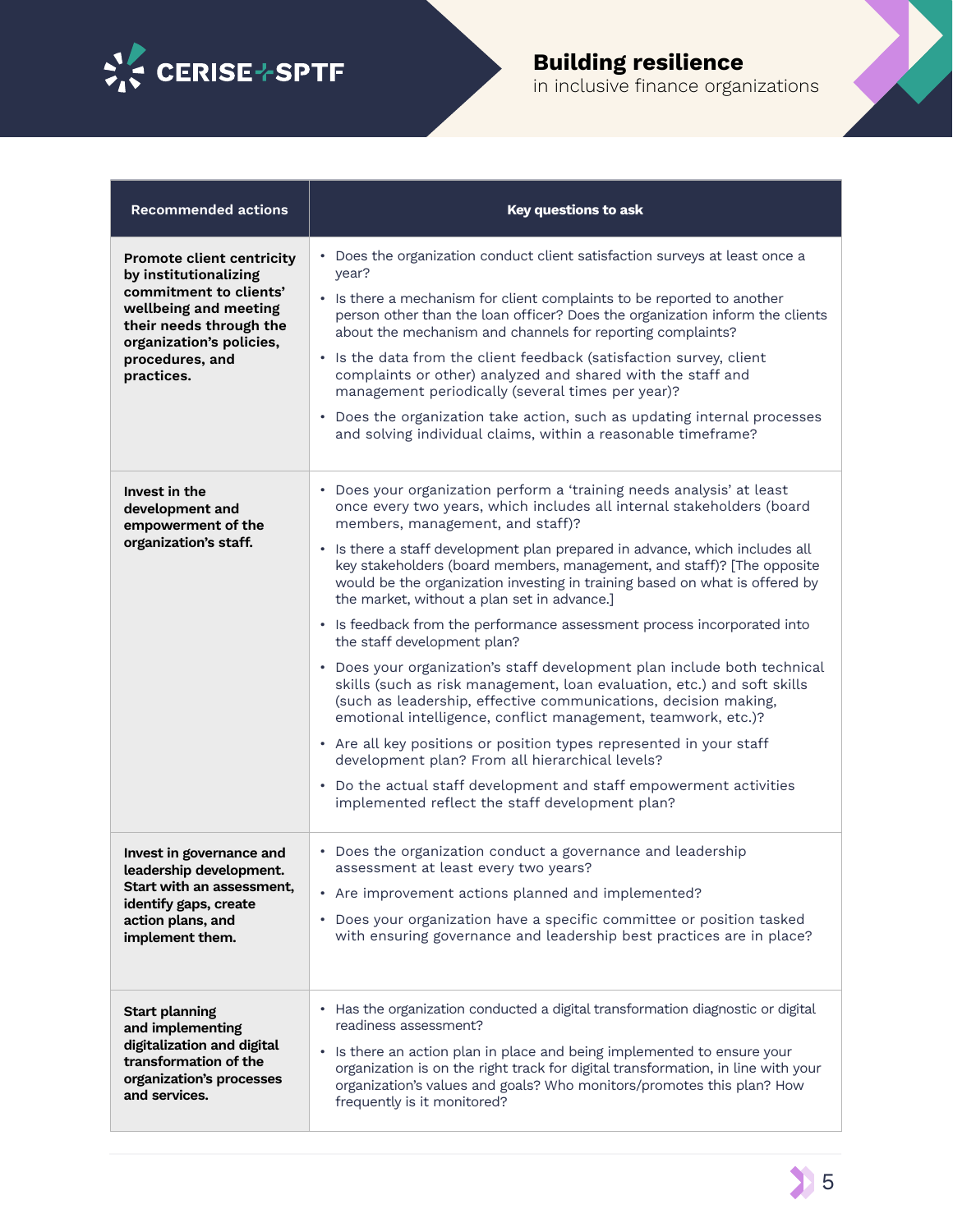

### **Building resilience**

in inclusive finance organizations

#### **B. DURING disruptive events**

| <b>Recommended actions</b>                                                                                                          | <b>Implementation tips</b>                                                                                                                                                                                                                                                                                                                                                                                                                                                                                                                                                                                                                                                                                                                         |
|-------------------------------------------------------------------------------------------------------------------------------------|----------------------------------------------------------------------------------------------------------------------------------------------------------------------------------------------------------------------------------------------------------------------------------------------------------------------------------------------------------------------------------------------------------------------------------------------------------------------------------------------------------------------------------------------------------------------------------------------------------------------------------------------------------------------------------------------------------------------------------------------------|
| Form or activate a<br><b>MULTIDISCIPLINARY</b><br><b>CRISIS RESPONSE</b><br><b>COMMITTEE.</b>                                       | • Be prepared to have hyper frequent meetings (daily and<br>sometimes more than once a day), which can be reduced<br>to weekly or less as the crisis subsides.                                                                                                                                                                                                                                                                                                                                                                                                                                                                                                                                                                                     |
| <b>Promote COHESIVE</b><br><b>LEADERSHIP.</b>                                                                                       | • Ensure frequent communication and coordination<br>between Board and Executive Leadership, while<br>respecting required quarantines and physical distancing.<br>• Unity and consensus on timely response actions are<br>critical.                                                                                                                                                                                                                                                                                                                                                                                                                                                                                                                 |
| <b>Promote STAFF</b><br><b>PROTECTION AND</b><br><b>COMMUNICATION.</b>                                                              | • Emphasize the implementation of actions to keep staff safe.<br>• This can include such actions as identifying high-risk<br>personnel for teleworking prioritization, offering flexibility<br>of work schedules and locations, renting or purchasing<br>equipment for remote work and/or workspace<br>adaptation, and implementing health protection<br>measures, among others.<br>• Show the staff you care.<br>• Define communication plans to ensure the effective flow<br>of information updates, share words of encouragement<br>with staff and hear their feedback as to where they are<br>and what their needs are.                                                                                                                        |
| <b>Ensure staff SHOWS</b><br><b>GENUINE CONCERN</b><br><b>FOR CLIENTS and</b><br>engages in constant<br>communication with<br>them. | • This can be done through phone calls, surveys, text, and<br>other contact mechanisms.<br>• Identify the specific needs of clients and avoid mass<br>'relief' actions.<br>• Implement actions to mitigate the impact of the crisis on<br>clients based on their individual needs. Some examples<br>include (but are not limited to):<br>credit rescheduling.<br>$\lambda$<br>steps to ensure business continuity in savings<br>><br>services,<br>identification of alternatives for the continuity of<br>$\left( \right)$<br>operations,<br>changes to branch hours,<br>$\left( \right)$<br>design and implementation of new products,<br>$\left( \right)$<br>increased flexibility in product conditions (when<br>$\left( \right)$<br>possible). |

#### *Practical*  **STEPS**

When the pandemic started, Coop-CDD (Dominican Republic) had just approved its Strategic Plan. Some of the first actions CDD took included creating a Crisis Response Committee, gathering data on key staff and clients' status e.g., businesses closed, families afected, etc., and agreeing on a new version of the Strategic Plan. The new plan included postponing nonessential actions and prioritizing resources to keep staff and clients safe, as well as to ensure business continuity.

- Fundación Paraguaya (Paraguay) and FUNDENUSE (Nicaragua) contacted their clients directly, while observing all social distancing procedures, to train them on the proper sanitary measures they should take to prevent the spread of the virus.
- The Friendship Bridge (Guatemala) froze clients' payments and absorbed interest costs for a period of two months. This decision was made based on client survey data and field staff feedback.

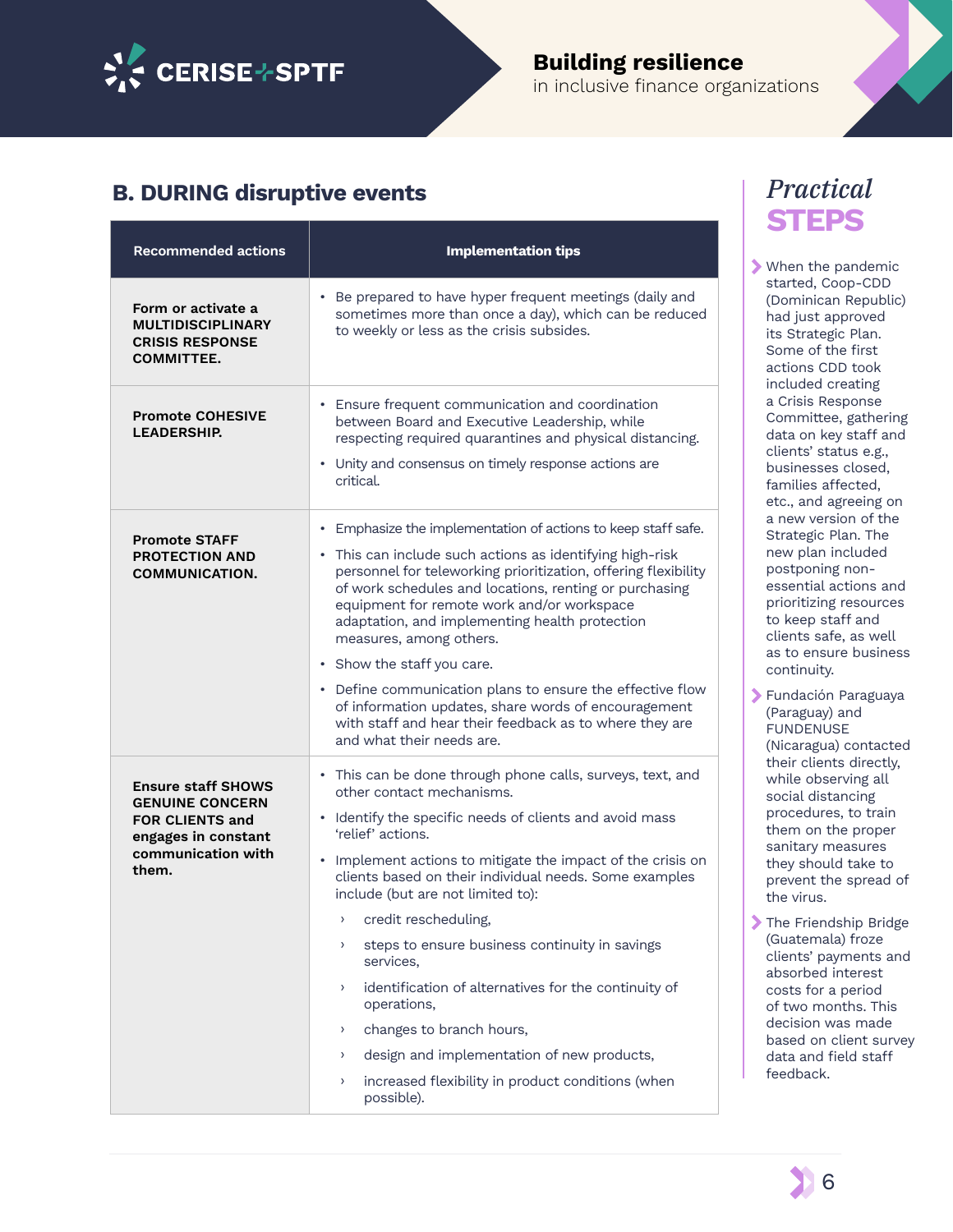

### **Building resilience**

in inclusive fnance organizations

| <b>Recommended actions</b>                                                                                                                                                              | <b>Implementation tips</b>                                                                                                                                                                                                                                                                                                                                                                                                                                                                                                                                                                                                                                                                                                                                    |
|-----------------------------------------------------------------------------------------------------------------------------------------------------------------------------------------|---------------------------------------------------------------------------------------------------------------------------------------------------------------------------------------------------------------------------------------------------------------------------------------------------------------------------------------------------------------------------------------------------------------------------------------------------------------------------------------------------------------------------------------------------------------------------------------------------------------------------------------------------------------------------------------------------------------------------------------------------------------|
| <b>Adopt alternative</b><br>mechanisms<br>for BUSINESS<br><b>CONTINUITY.</b>                                                                                                            | • Accelerate digital transformation initiatives.<br>• Adapt your products' terms and requirements to the<br>clients' current conditions.<br>• Provide equipment for teleworking while ensuring<br>cybersecurity measures.                                                                                                                                                                                                                                                                                                                                                                                                                                                                                                                                     |
| <b>UNDERSTAND</b><br><b>CLIENTS' CHANGING</b><br><b>NEEDS through</b><br>telephone, text<br>message or in person<br>contact, as feasible<br>and safe given the<br>nature of the crisis. | Implement formal or informal surveys.<br>Disruptive events can change clients' needs, business<br>$\bullet$<br>realities, and constraints overnight.<br>• Financial institutions need to understand clients' diverse<br>and changing needs to be able to offer customized<br>and appropriate solutions for each client, whether that<br>involves infusions of additional capital, restructuring of<br>current loans, emergency support, among others.<br>• For examples of what questions to ask and what data<br>can help shape the financial institution's response, see<br>SPTF's paper in the References section, "Data insights<br>and recommendations from client surveys conducted<br>during the first few months of the global Covid-19<br>pandemic." |
| <b>Monitor FINANCIAL</b><br><b>AND SOCIAL</b><br><b>PERFORMANCE</b><br><b>INDICATORS closely.</b>                                                                                       | Implement control measures as needed, such as cost<br>reduction measures, liquidity management measures,<br>efficiency actions, etc.<br>During the crisis, it is likely the organization's income<br>$\bullet$<br>will decrease, while expenses may remain the same or<br>increase.<br>• Request suggestions for efficiency enhancing measures<br>from all levels (Operations staff, Finance staff, even<br>Support and Cleaning staff).                                                                                                                                                                                                                                                                                                                      |
| <b>Address any</b><br>action from the<br><b>BEFORE</b> stage not<br>implemented prior to<br>the crisis.                                                                                 |                                                                                                                                                                                                                                                                                                                                                                                                                                                                                                                                                                                                                                                                                                                                                               |

#### *Practical*  **STEPS**

When the crisis first broke, the Emergency Response Team in Banco Popular (Honduras) and in Banco Fihogar (Dominican Republic) met daily to review status updates and make decisions on how best to adapt to the changing circumstances.

Coop-ASPIRE (Dominican Republic) sped up their digital transformation process because of the pandemic. Management reports that the changes implemented to address the crisis have made them stronger and better at serving their clients, resulting in growth and improved performance despite the challenges.

Coopmogote (Dominican Republic) indicated that the flexibility measures implemented during the pandemic have resulted in increased client loyalty.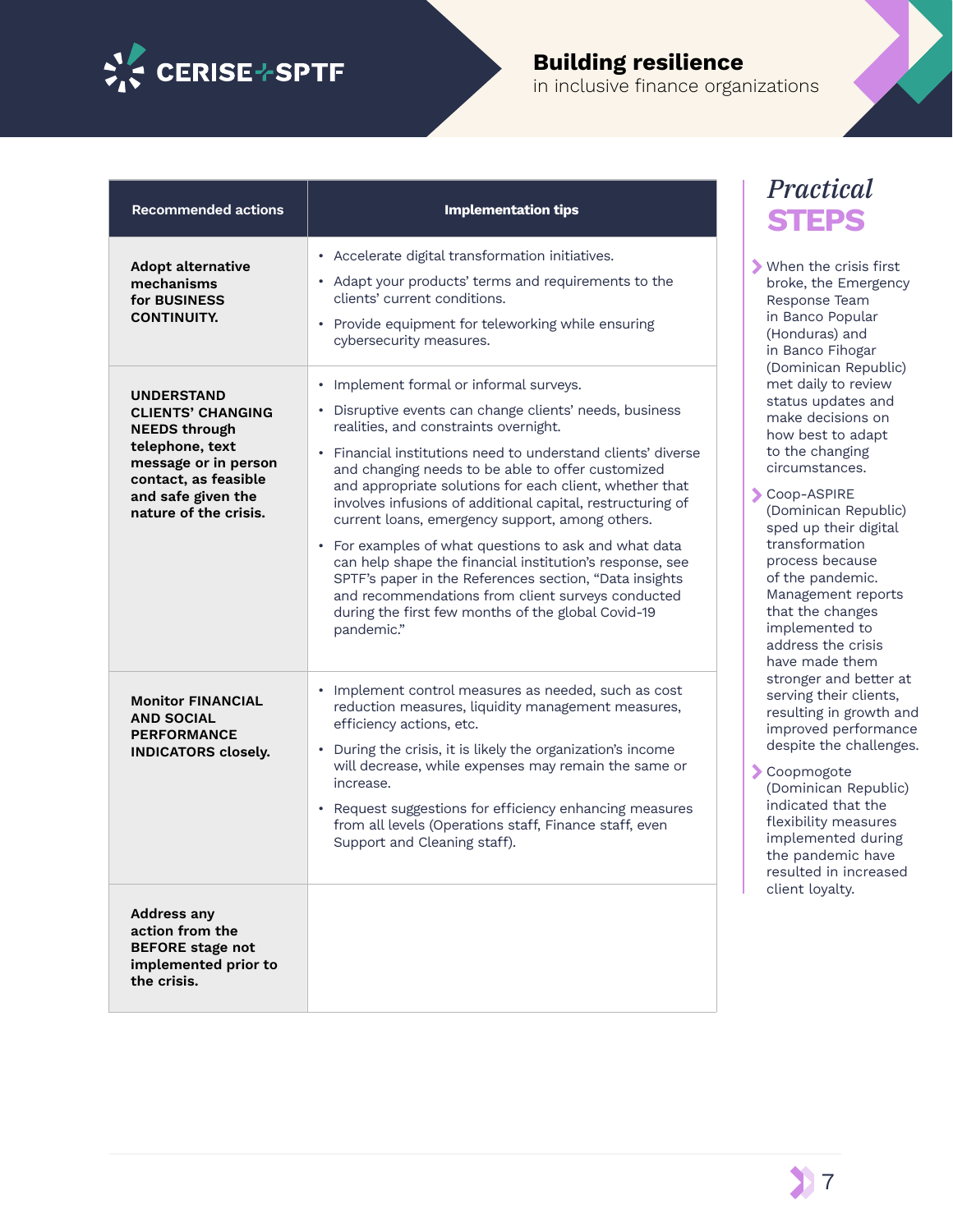

#### **Building resilience**  in inclusive finance organizations

#### **C. AFTER disruptive events**

- **• AVOID TRYING TO GO BACK** to 'the way we used to do things before'. A crisis changes the context and changes the mindset of the people, embrace the opportunities and the learnings. Move forward.
- **• CONTINUE** using your newly learned best practices related to leadership, staf management, client centricity, and efficient processes.
- Hold **'**think tank**'** sessions to **IDENTIFY LESSONS LEARNED**. Make sure these key learnings are not lost or misinterpreted, but rather preserved to inform the efforts to build and maintain resilience in the future.
- **• INCORPORATE THE LEARNINGS** from the crisis into your regular operational processes.
- Continue **DIGITAL TRANSFORMATION** efforts and other initiatives to enhance **INTERNAL EFFICIENCY**.
- Embrace the **'NEW NORMAL'** with courage.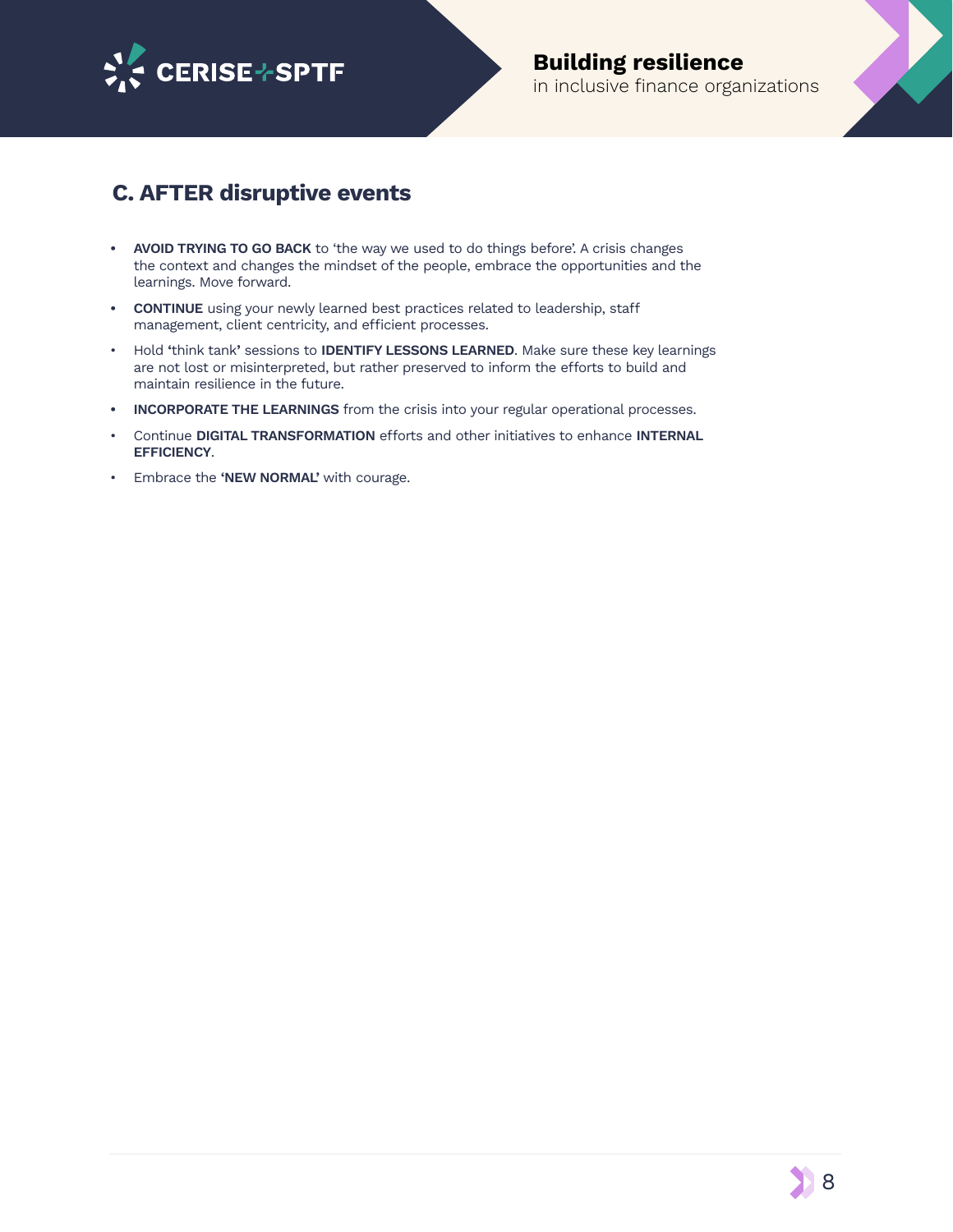

#### **Building resilience**  in inclusive fnance organizations

## **IV. Strengthening Organizational Resilience**

| Leadership                                | This should be the first area to work on.                                                                                                                                                                                                                         |
|-------------------------------------------|-------------------------------------------------------------------------------------------------------------------------------------------------------------------------------------------------------------------------------------------------------------------|
|                                           | Staff's behavior and attitude will be a reflection<br>of the focus, cohesion, and strategic direction<br>set by leadership. Leaders need to dialogue,<br>come to agreements, and communicate these<br>agreements to staff and other stakeholders.                 |
|                                           | Leadership includes governenance bodies, CEO<br>(or equivalent), department heads, and other<br>key positions.                                                                                                                                                    |
| Staff                                     | • Staff members are the face of the organization<br>in the eyes of the client. They also represent the<br>client to the rest of the organization.                                                                                                                 |
|                                           | • Staff members need to feel safe and valued at work.                                                                                                                                                                                                             |
|                                           | • Staff members need to know and understand the<br>changes taking place in the organization during<br>the crisis, in order to implement them properly<br>and provide adequate explanations to clients.                                                            |
| <b>Clients</b>                            | • Clients are the reason the organization exists.                                                                                                                                                                                                                 |
|                                           | • Staff members should show empathy towards<br>clients' specific needs. This may include emotional<br>or medical needs in times of distress.                                                                                                                      |
|                                           | • As clients adapt and recover, the organization<br>will have better chances to adapt and<br>recover as well. Client wellbeing is critical to<br>organizational wellbeing.                                                                                        |
| <b>Systems</b><br>and<br><b>Processes</b> | Systems and processes exist to enable people<br>to achieve the organization's mission and vision.<br>They must be flexible and able to adapt to the<br>organization's changing needs during the crisis<br>(mobility limitations, office hours limitations, etc.). |
|                                           | Digitalization and use of technology, when<br>٠<br>combined with proper cybersecurity measures, are<br>key tools for business continuity in times of crisis.                                                                                                      |
|                                           | This also includes financial resilience (adequate<br>reserves, sound financial practices) and<br>operational resilience (how are systems and<br>processes adapted in a changing environment).                                                                     |

#### *Practical*  **STEPS**

- During the crisis, the senior management of Banco ADOPEM (Dominican Republic) personally called the staff who were affected by Covid-19 to provide emotional support, show appreciation for their hard work, and express their hopes for a prompt recovery. Senior managers also took this opportunity to reinforce the recommended health precautions to prevent the spread of the virus to the rest of the family. These phone calls resulted in increased safety and better morale among the team members.
- In Credicampo (El Salvador), the CEO sent frequent encouraging videos to all staff, reinforcing the adaptation measures, and showing appreciation for their commitment and support during the crisis.
- Fundación Génesis Empresarial (Guatemala) implemented flexibility measures on payments for their clients on a case-by-case basis, reviewed monthly. Whether it was rescheduling a monthly payment or just paying the interest for a period of time, the staff were empowered to negotiate appropriate solutions depending on the client's specific situation and needs.
- When the pandemic started, El Salvador experienced a strict lockdown and transportation restrictions that cut the rural villages off from the rest of the country. FUSAI used its network of community volunteers to install videoconferencing equipment in ten rural villages and train the clients on how to connect. FUSAI launched videoconferencing for its group meetings and delivered online training about safety measures related to preventing the spread of the virus. The communities also began to use this technology for other purposes, such as students receiving classes online, farmers looking up crop prices, and pastors giving sermons remotely.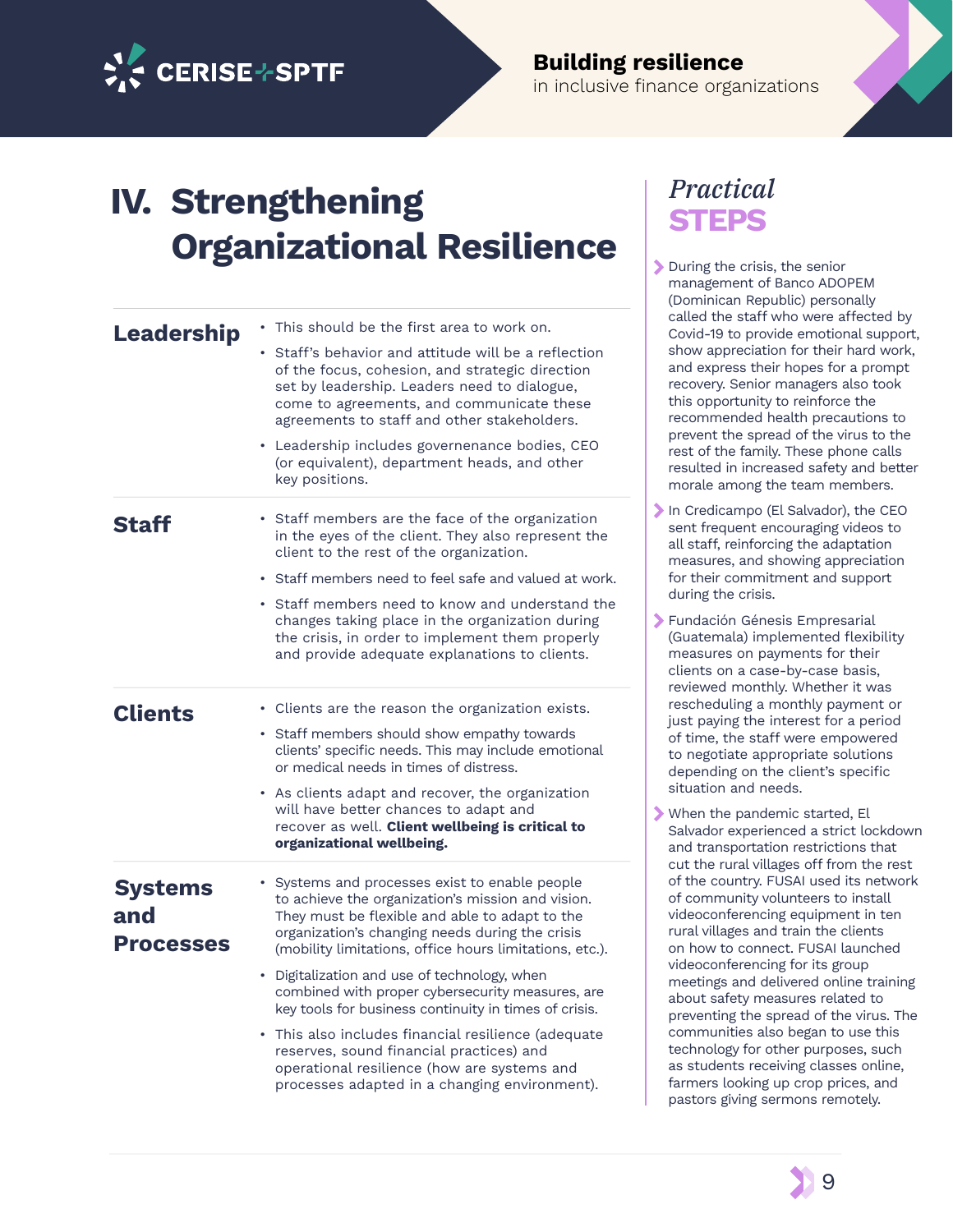

**Building resilience**  in inclusive finance organizations

## **V. Strengthening Individual Resilience**

An organization is only as resilient as its people. Resilient organizations are comprised of resilient staff and leaders.

Research conducted by Rossouw (2017) on organizational behavior and neuroscience reveals that certain aspects of temperament and life experience (beliefs, habits, knowledge, and mental processes) contribute to making people more resilient. Rossouw grouped and defned these as the **Six Aspects of Resilience**3:



- **1. Vision:** It is the most important aspect of all because it defnes our purpose, why we do what we do, how we defne our goals, and how we know that these goals are congruent, both with our other goals and with the mission.
- **2. Composure:** It is the ability to understand and regulate emotions, maintaining calm and control during times of uncertainty or stress.
- **3. Reasoning:** It relates to problem solving and anticipation skills, risk management, planning, and scenario analysis.
- **4. Health:** It is a fundamental aspect. It includes taking care of your body and brain through adequate nutrition, sufficient sleep, and regular exercise.
- **5. Tenacity:** It is an attitude related to persistence, optimism, and learning.
- **6. Collaboration:** We are social beings, and our brain needs connection with others. This aspect includes the ability to work in a team, create and maintain support networks, as well as manage social contexts and perceptions.

<sup>3</sup> Rossouw, J.G., Rossouw, P.J., Paynter, C., Ward, A., Khnana, P. (2017). Predictive 6 Factor Resilience Scale – Domains of Resilience and Their Role as Enablers of Job Satisfaction. International Journal of Neuropsychotherapy, 2(1), 25-40. Doi: 10.12744/ijnpt.2017.1.0025-0040 <https://home.hellodriven.com/articles/6-domains-of-resilience/>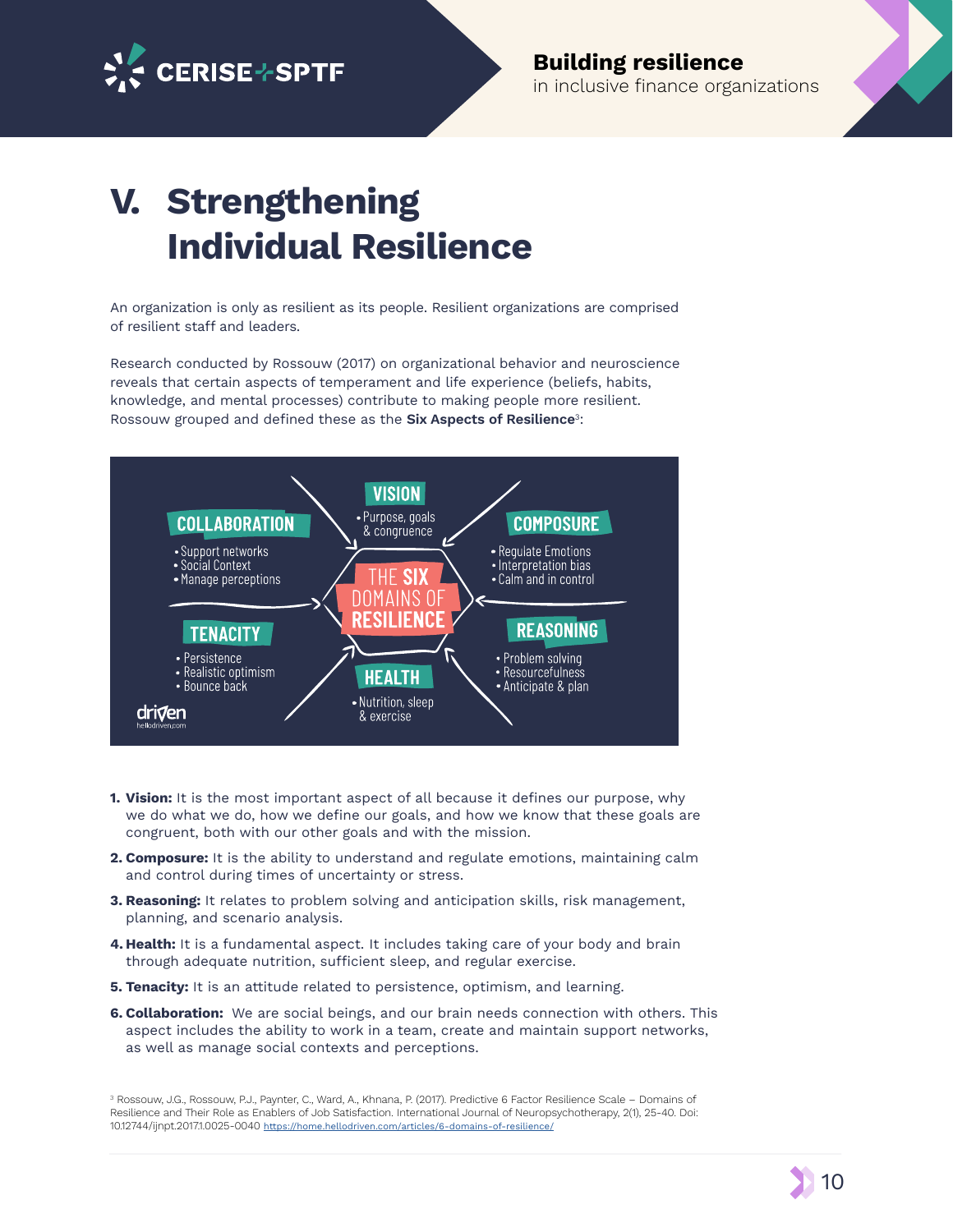



Therefore, leaders who want to build resilience in their organizations must ensure that these six aspects are also being addressed in their staff and teams, both before and especially during a crisis.

Here are some questions to consider for each aspect:

| <b>VISION</b>        | • Are employees clear about organizational objectives and<br>priorities?<br>• What adjustments should be considered in light of the<br>crisis?                                                                                                                                                                                                       |
|----------------------|------------------------------------------------------------------------------------------------------------------------------------------------------------------------------------------------------------------------------------------------------------------------------------------------------------------------------------------------------|
| <b>COMPOSURE</b>     | • How are the staff's stress levels (management and<br>operational staff)?<br>• What actions can be implemented to reduce/minimize<br>triggers?<br>• How can the organization contribute to strengthening<br>staff's emotional intelligence?                                                                                                         |
| <b>REASONING</b>     | • Is the organization carefully analyzing possible courses<br>of action? Anticipating alternatives and evaluating<br>scenarios?<br>• Is staff encouraged to share their thoughts and concerns?                                                                                                                                                       |
| <b>HEALTH</b>        | • Is the organization encouraging its staff to practice<br>proper habits of nutrition, exercise, and sleep quality?<br>• Does the organization give its staff the time/support<br>necessary to make these proper habits possible?<br>• How can the organization contribute to strengthening this<br>aspect?                                          |
| <b>TENACITY</b>      | • Are teams incorporating lessons learned from past<br>experiences?<br>• Are the teams reflecting on and learning from past<br>mistakes? Are past mistakes acknowledged and<br>overcome?<br>• Are lesser unintended mistakes tolerated? Is the<br>organization promoting a mindset where minor mistakes<br>are tolerated for the sake of innovation? |
| <b>COLLABORATION</b> | • Are the different operational areas working together<br>effectively?<br>• Is there cohesion and healthy relationships within and<br>between departments?<br>• Are suggestions welcome from any level or department?                                                                                                                                |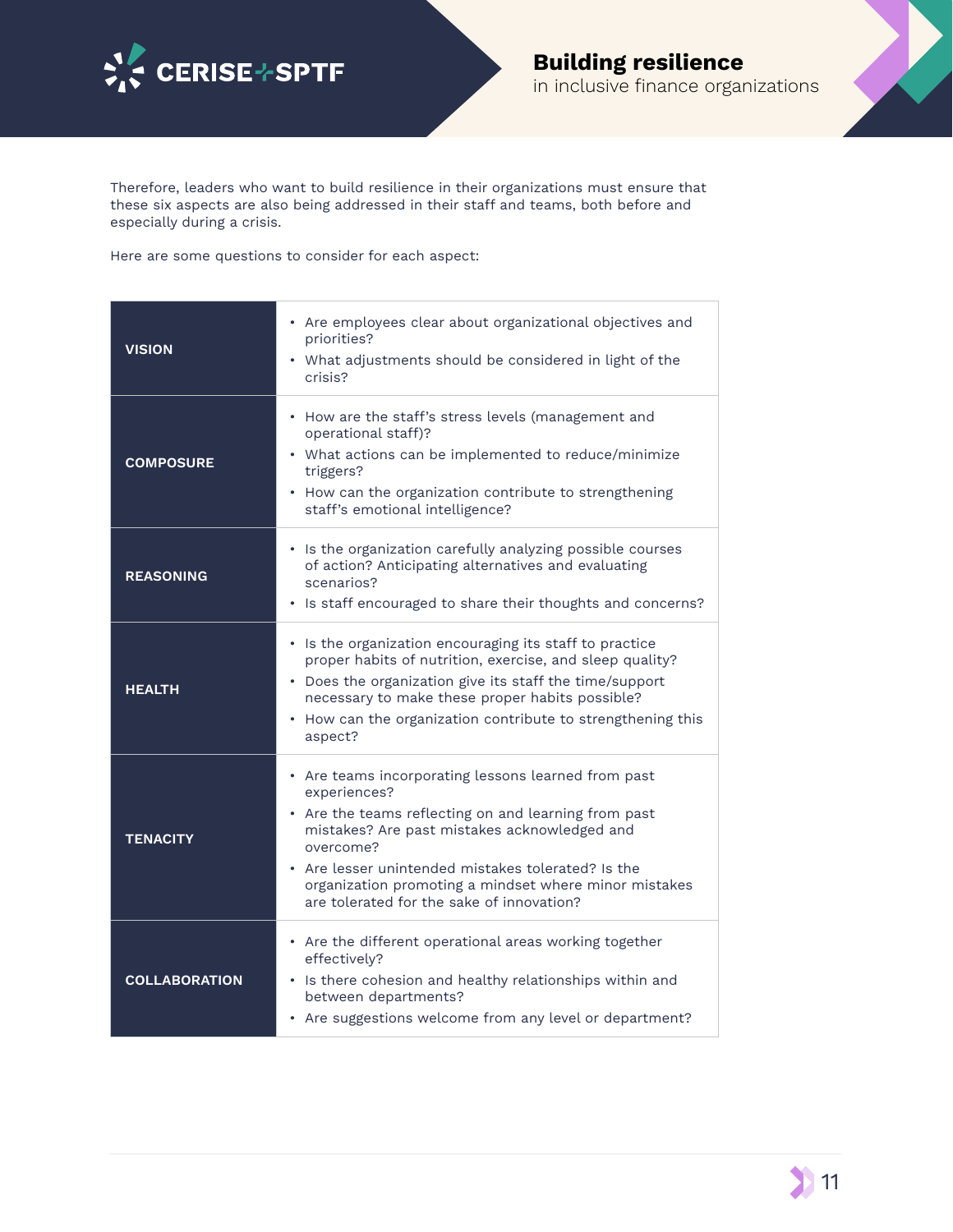

#### **Building resilience**  in inclusive finance organizations

Leaders and staff must take care of these six (6) aspects in order to build resilient organizations. Elements which directly afect these aspects, will directly afect individual and organizational resilience. These can also be considered competencies and worked on as such in staff development plans.

### **VI. Conclusion**

Organizational culture is created every day through actions, rewards, and habits. Leaders need to be aware of which actions build organizational resilience (and practice them), as well as which actions can hinder resilience (and avoid them). By breaking down the concept of resilience, it is easier to identify contributing factors and take actions to enhance them.

The organizations participating in the research that informed this guide intuitively considered all or most of these aspects before, during and after the crisis, which contributed to their ability to produce a more agile and efective response to the Covid-19 pandemic. Learning from their experiences will help your organization face the next crisis with greater resilience.

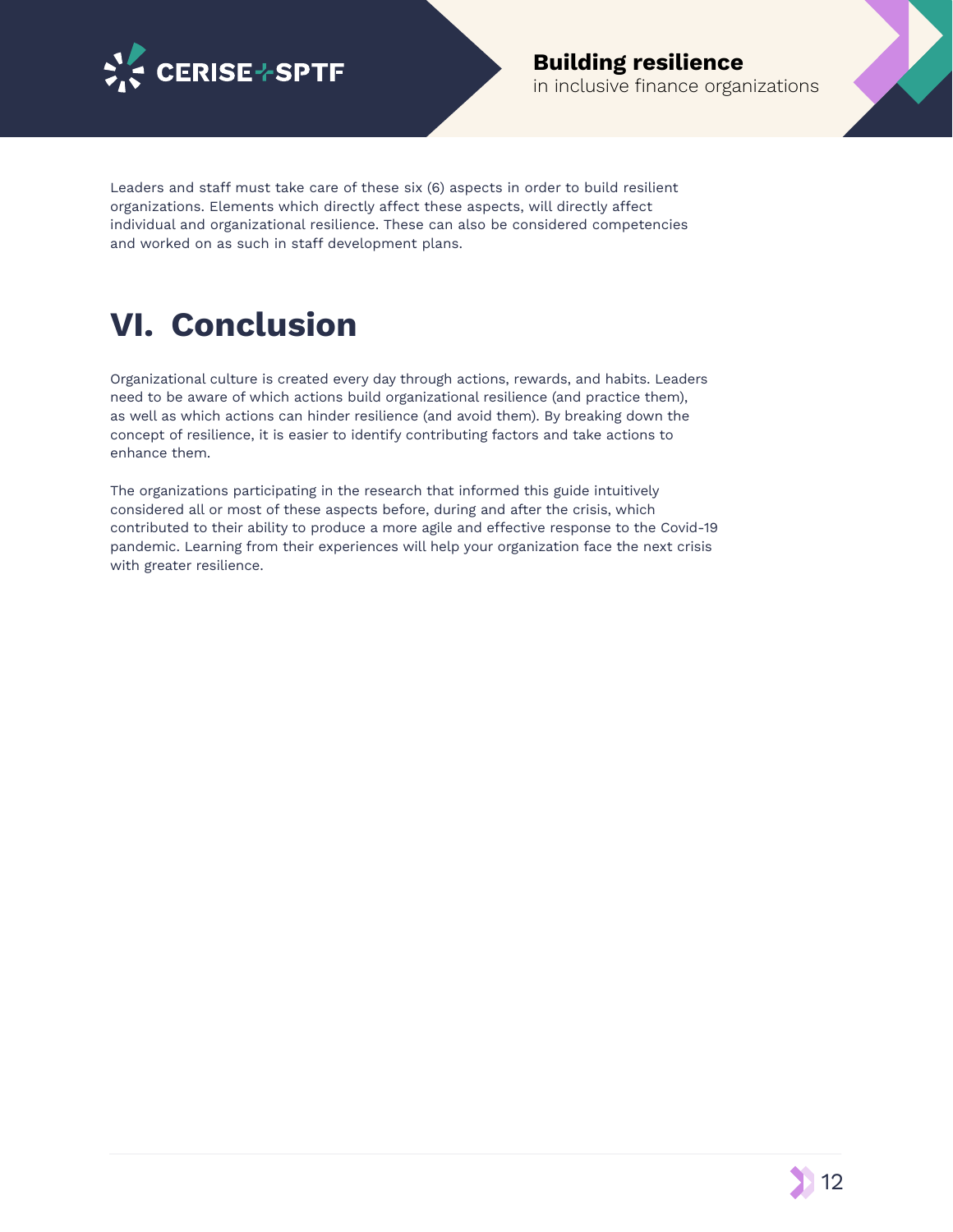

### **VII. References**

- **•** Organizational Resilience: A summary of academic evidence, business insights and new thinking. BSI and Cranfield School of Management. Study conducted by David Denyer and published in 2017 by BSI and Cranfield School of Management.
- **•** ISO 22316 Organizational Resilience Principles and attributes. Published in 2017.
- **•** Predictive 6 Factor Resilience Scale Domains of Resilience and Their Role as Enablers of Job Satisfaction. International Journal of Neuropsychotherapy, 2(1), 25-40. doi: 10.12744/ijnpt.2017.1.0025-0040. Published by Rossouw, J.G., Rossouw, P.J., Paynter, C., Ward, A., Khnana, P. (2017). <https://home.hellodriven.com/articles/6-domains-of-resilience/>
- **•** COVID-19 Client Interview Tool: Data insights and Recommendations for Funders, FSPs, and Regulators. SPTF. Written by Lisa Kuhn and Anton Simanowitz. Published in March of 2021. [https://sptf.info/images/SPTF-](https://sptf.info/images/SPTF-RES-COVID-19-Client-Interview-Tool-Paper-20200311.pdf)[RES-COVID-19-Client-Interview-Tool-Paper-20200311.pdf](https://sptf.info/images/SPTF-RES-COVID-19-Client-Interview-Tool-Paper-20200311.pdf)

| <b>COUNTRY</b>            | <b>ORGANIZATIONS</b>                                                                 |
|---------------------------|--------------------------------------------------------------------------------------|
| <b>Dominican Republic</b> | <b>Banco ADOPEM</b><br><b>Banco FIHOGAR</b><br>Coop-ASPIRE<br>Coop-CDD<br>Coopmogote |
| <b>El Salvador</b>        | Credicampo<br><b>FUSAI</b>                                                           |
| Guatemala                 | Génesis Empresarial<br>The Friendship Bridge                                         |
| <b>Honduras</b>           | Banco Popular                                                                        |
| <b>Nicaragua</b>          | <b>FUNDENUSE</b>                                                                     |
| <b>Paraguay</b>           | Fundación Paraguaya                                                                  |

**•** The following organizations were interviewed as part of this research:

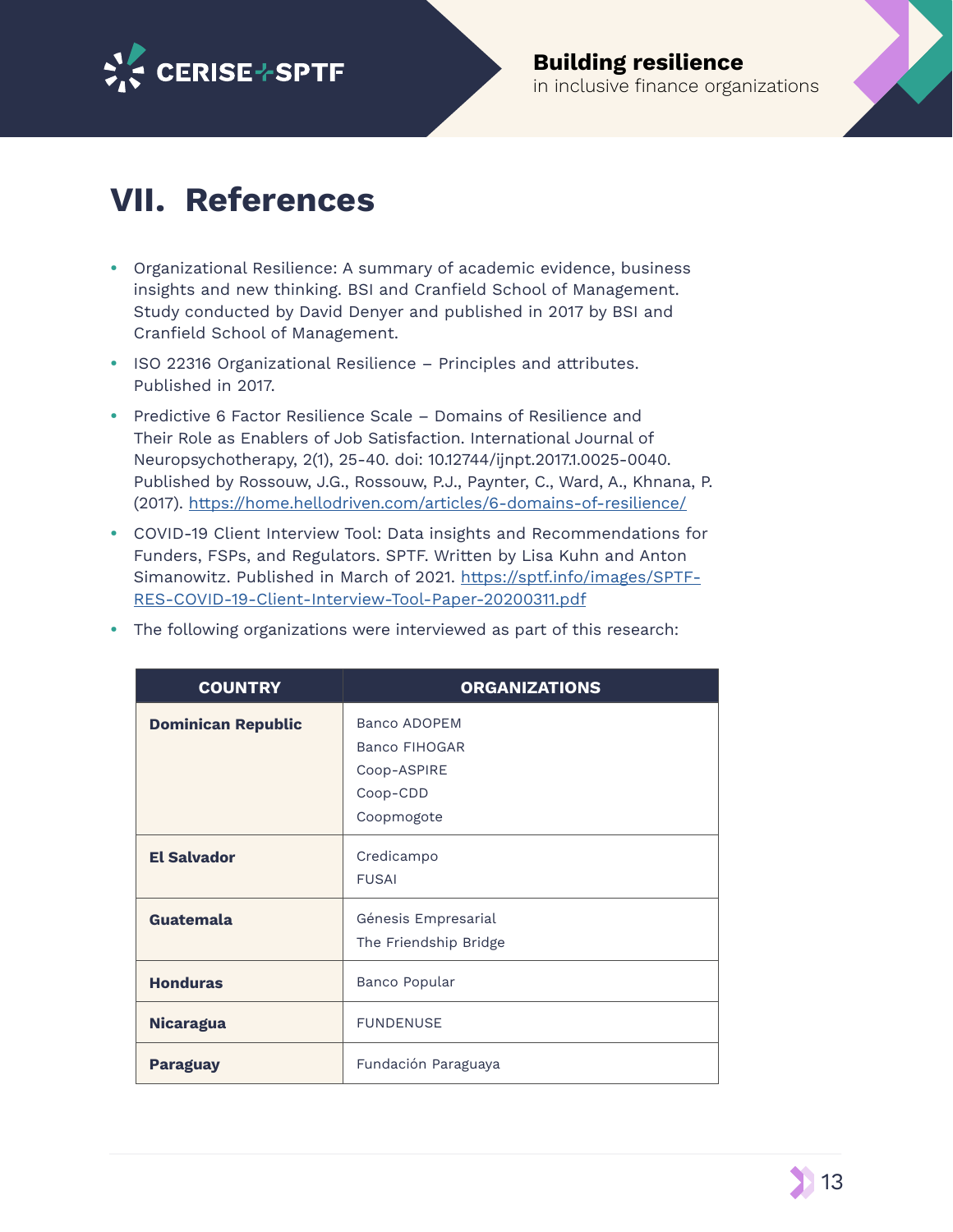# **ANNEX 1**

## **Resilience Strengthening Tool**  for Leadership and Teams

This is developed as a contribution to the inclusive finance sector to facilitate the process of strengthening resilience in leaders and organizations.

**cerise-SPTF.org**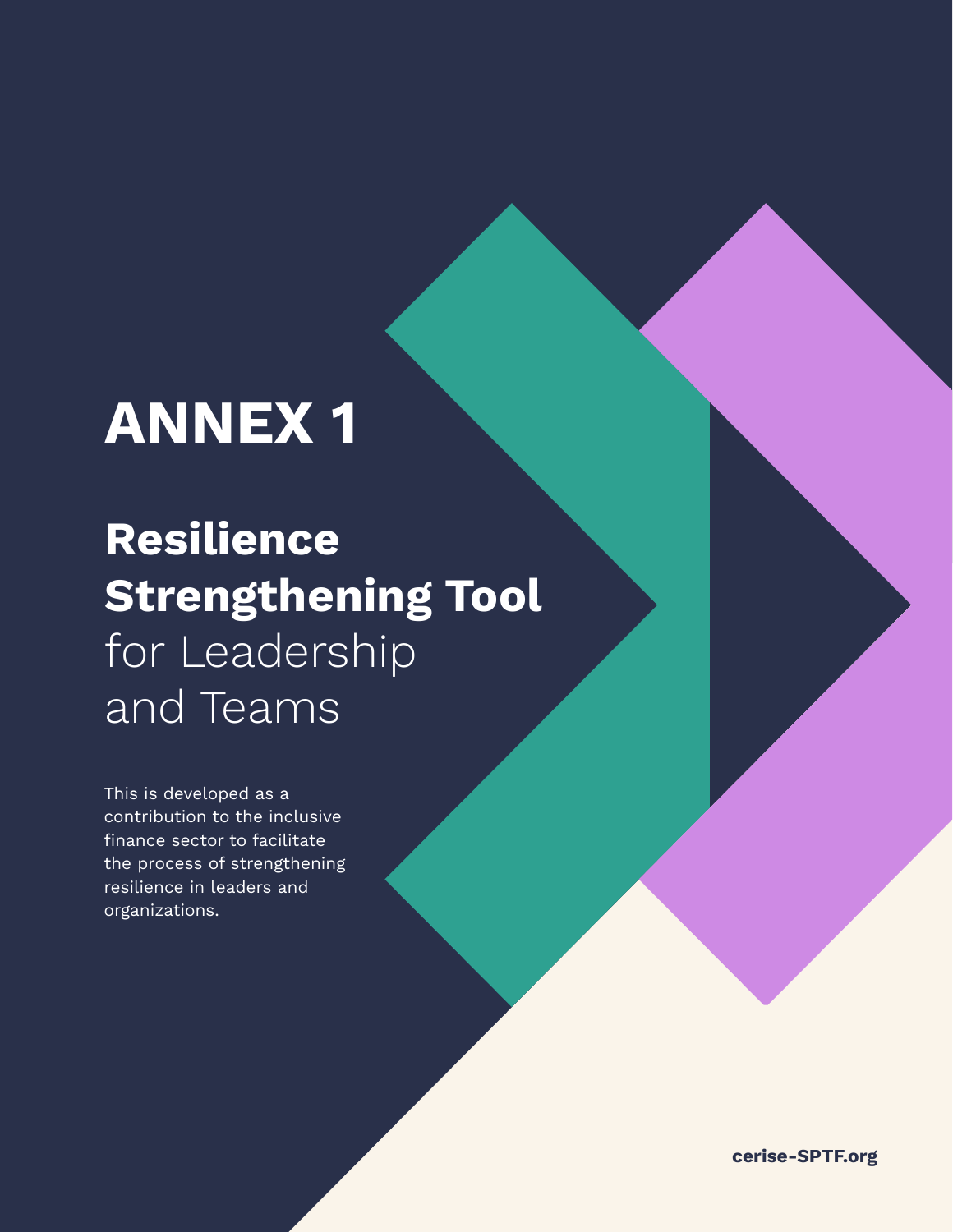

### **Introduction**

The Driven Resilience Model<sup>1</sup> groups behaviors, skills, and beliefs that contribute to Resilience into six aspects. Each of these aspects can also be seen as a managerial competence, defned by the following components:



The purpose of this tool is to present practical behaviors and actions that will help leaders build resilience within themselves, their teams, and organizations.

For better understanding and use of this tool, we suggest watching the recording of the Resilient Leaders series webinars available on the RIFF-CAC page: [https://sptf.info/ta-funding/responsible](https://sptf.info/ta-funding/responsible-finance-ca-caribbean-riff-cac)finance-ca-caribbean-riff-cac

1 Rossouw, P. J., Rossouw, J. G. (2016). The predictive 6-factor resilience scale: Neurobiological fundamentals and organizational application. International Journal of Neuropsychotherapy, 4(1), 31-45. doi: 10.12744/ijnpt.2016.0031-0045 <https://home.hellodriven.com/articles/6-domains-of-resilience/>

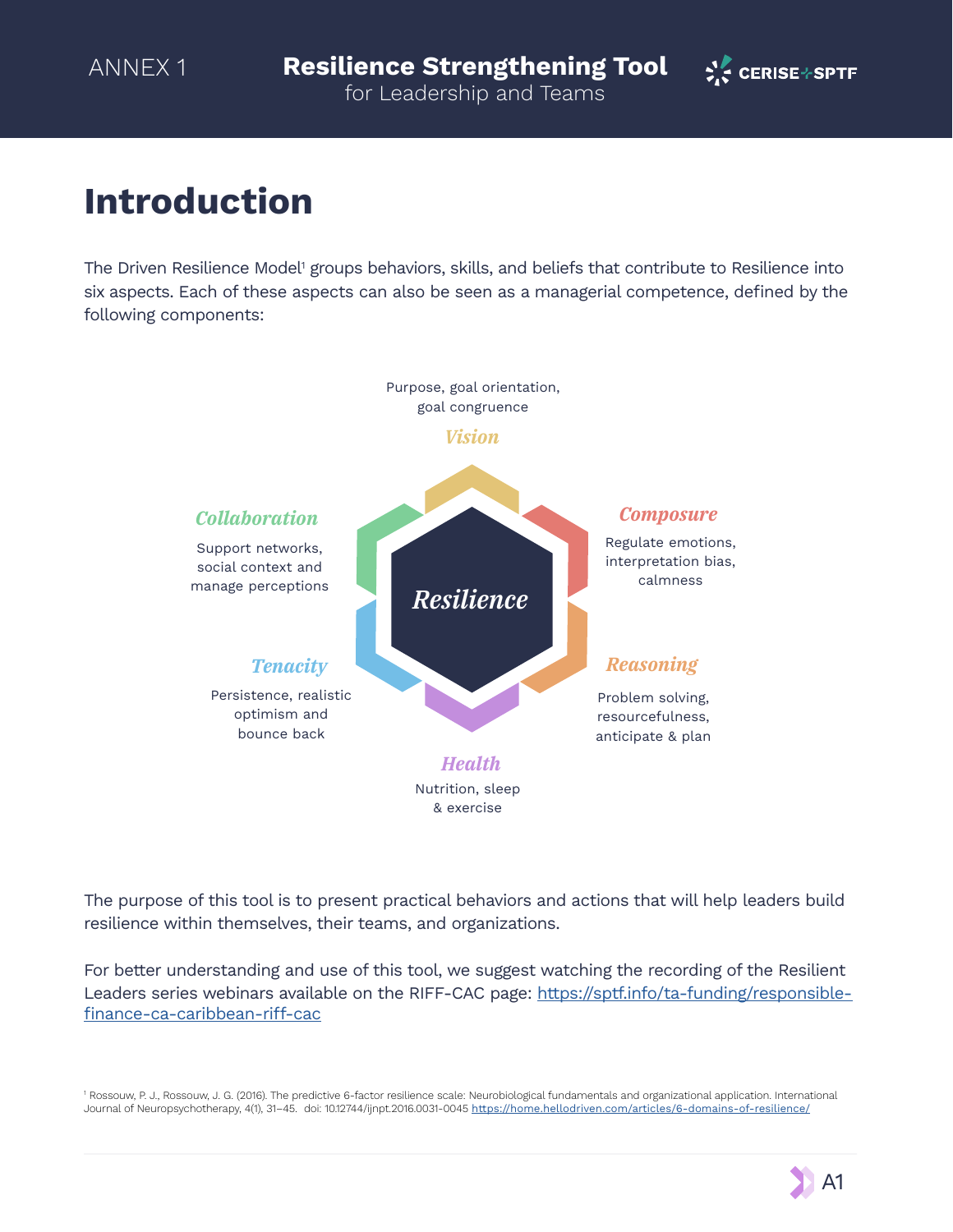

#### **Phase 1: Self-Assessment - Mark with an X in the corresponding box below**

- **1.** Which of these aspects or competencies is a natural strength for you?
- **2.** Which of these aspects or competencies is an opportunity for improvement for you?
- **3.** Which one(s) are you going to work on first?

| <b>Aspect</b>        | <b>Strength</b> | <b>Improvement</b> | <b>Priority</b> |
|----------------------|-----------------|--------------------|-----------------|
| <b>Vision</b>        |                 |                    |                 |
| <b>Composure</b>     |                 |                    |                 |
| <b>Reasoning</b>     |                 |                    |                 |
| <b>Tenacity</b>      |                 |                    |                 |
| <b>Collaboration</b> |                 |                    |                 |

#### **Phase 2: Implementing the strategies**

Use the tables below to create your action plan and measure your progress towards putting these strategies into action. Grade your progress from 1 to 5 (1 is lowest and 5 is highest) for each week, W1 to W8.

#### *Vision*

| Aspect                  | <b>Strategies / Actions</b> |  |  |  | W1   W2   W3   W4   W5   W6   W7   W8 |
|-------------------------|-----------------------------|--|--|--|---------------------------------------|
|                         |                             |  |  |  |                                       |
|                         |                             |  |  |  |                                       |
| $\overline{\mathbf{v}}$ |                             |  |  |  |                                       |
|                         |                             |  |  |  |                                       |
|                         |                             |  |  |  |                                       |

Implementing these actions, I realized/learned:

To continue developing this aspect, I must remember: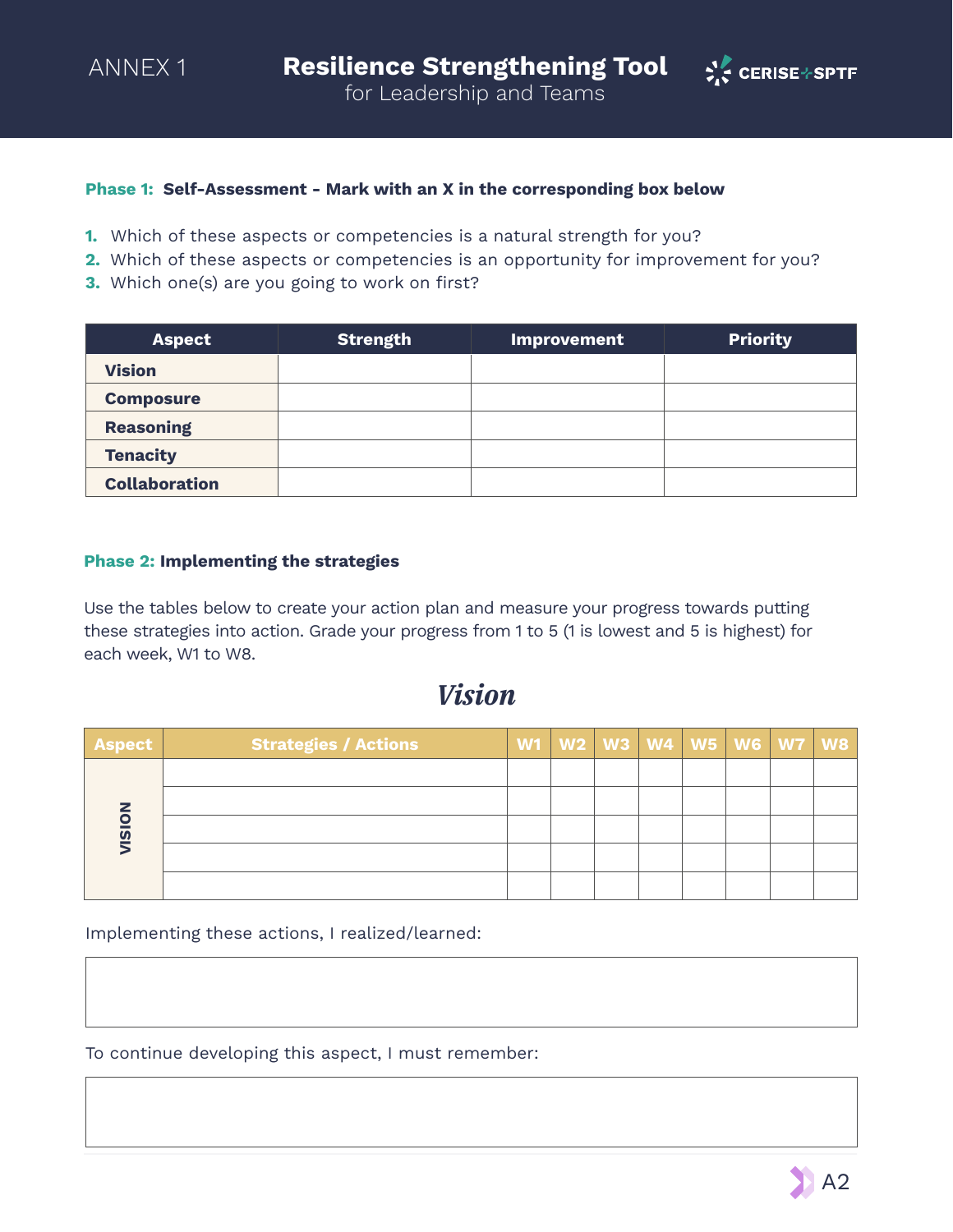

for Leadership and Teams

#### *Composure*

| <b>Aspect</b>               | <b>Strategies / Actions</b> |  | W1   W2   W3   W4   W5   W6   W7   W8 |  |  |
|-----------------------------|-----------------------------|--|---------------------------------------|--|--|
|                             |                             |  |                                       |  |  |
| <b>RE</b><br>$\overline{v}$ |                             |  |                                       |  |  |
|                             |                             |  |                                       |  |  |
|                             |                             |  |                                       |  |  |
|                             |                             |  |                                       |  |  |

Implementing these actions, I realized/learned:

To continue developing this aspect, I must remember:

### *Reasoning*

| <b>Aspect</b> | <b>Strategies / Actions</b> | W1   W2   W3   W4   W5   W6   W7   W8 |  |  |  |
|---------------|-----------------------------|---------------------------------------|--|--|--|
|               |                             |                                       |  |  |  |
| க             |                             |                                       |  |  |  |
|               |                             |                                       |  |  |  |
|               |                             |                                       |  |  |  |
|               |                             |                                       |  |  |  |

Implementing these actions, I realized/learned:

To continue developing this aspect, I must remember: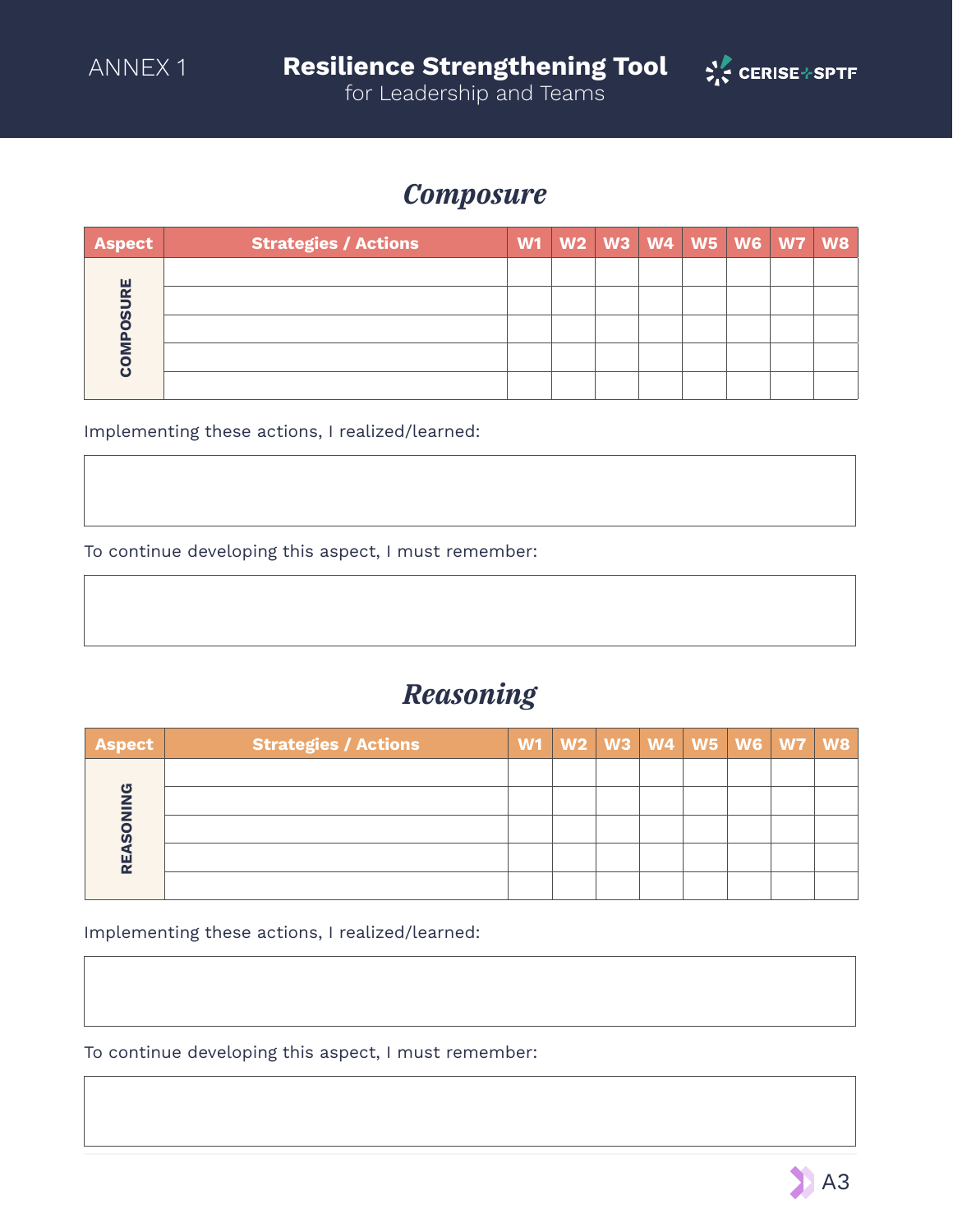

for Leadership and Teams

### *Health*

| Aspect | <b>Strategies / Actions</b> |  |  |  | W1   W2   W3   W4   W5   W6   W7   W8 |
|--------|-----------------------------|--|--|--|---------------------------------------|
|        |                             |  |  |  |                                       |
|        |                             |  |  |  |                                       |
| ш      |                             |  |  |  |                                       |
|        |                             |  |  |  |                                       |
|        |                             |  |  |  |                                       |

Implementing these actions, I realized/learned:

To continue developing this aspect, I must remember:

### *Tenacity*

| <b>Aspect</b> | <b>Strategies / Actions</b> | W1   W2   W3   W4   W5   W6   W7   W8 |  |  |  |
|---------------|-----------------------------|---------------------------------------|--|--|--|
| 靣             |                             |                                       |  |  |  |
|               |                             |                                       |  |  |  |
|               |                             |                                       |  |  |  |
|               |                             |                                       |  |  |  |
|               |                             |                                       |  |  |  |

Implementing these actions, I realized/learned:

To continue developing this aspect, I must remember: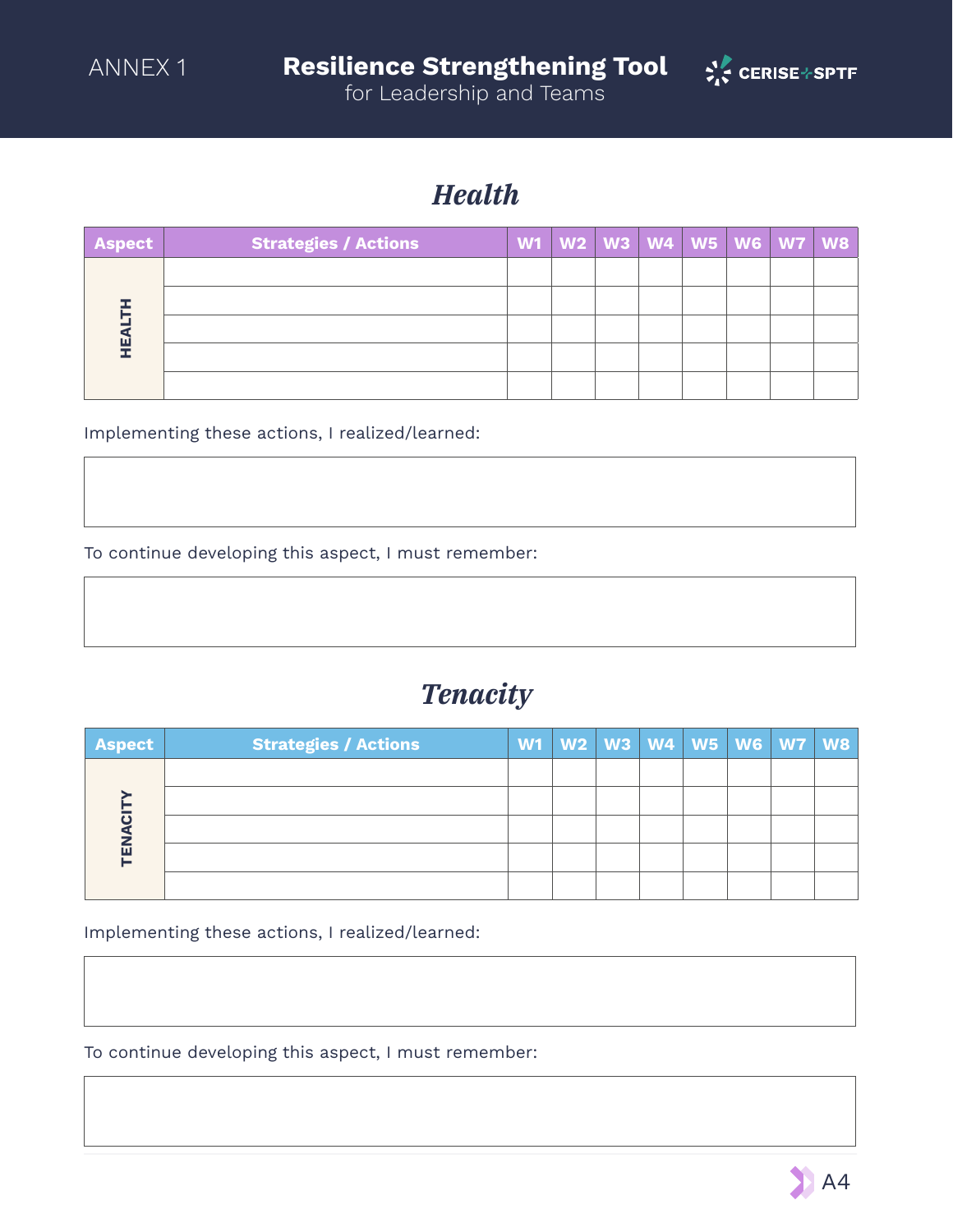

*Collaboration*

| Aspect         | <b>Strategies / Actions</b> |  | W1   W2   W3   W4   W5   W6   W7   W8 |  |  |
|----------------|-----------------------------|--|---------------------------------------|--|--|
| $\bullet$<br>m |                             |  |                                       |  |  |
|                |                             |  |                                       |  |  |
|                |                             |  |                                       |  |  |
|                |                             |  |                                       |  |  |
|                |                             |  |                                       |  |  |

Implementing these actions, I realized/learned:

To continue developing this aspect, I must remember:

#### **Phase 3: Learning and continuity**

Benefits I have gained from implementing these actions:

Aspects to keep improving:

#### **Credits**

The theoretical and scientific basis is attributed to the Driven Model ([www.hellodriven.com](http://www.hellodriven.com)) and was developed by researcher Jurie Rossouw.<sup>2</sup> Adaptation of the concepts to the context of inclusive fnance and tool creation was done by Oricel Caminero, used with authorization.

2 Rossouw, P. J., Rossouw, J. G. (2016). The predictive 6-factor resilience scale: Neurobiological fundamentals and organizational application. International Journal of Neuropsychotherapy, 4(1), 31–45. doi: 10.12744/ijnpt.2016.0031-0045 <https://home.hellodriven.com/articles/6-domains-of-resilience/>

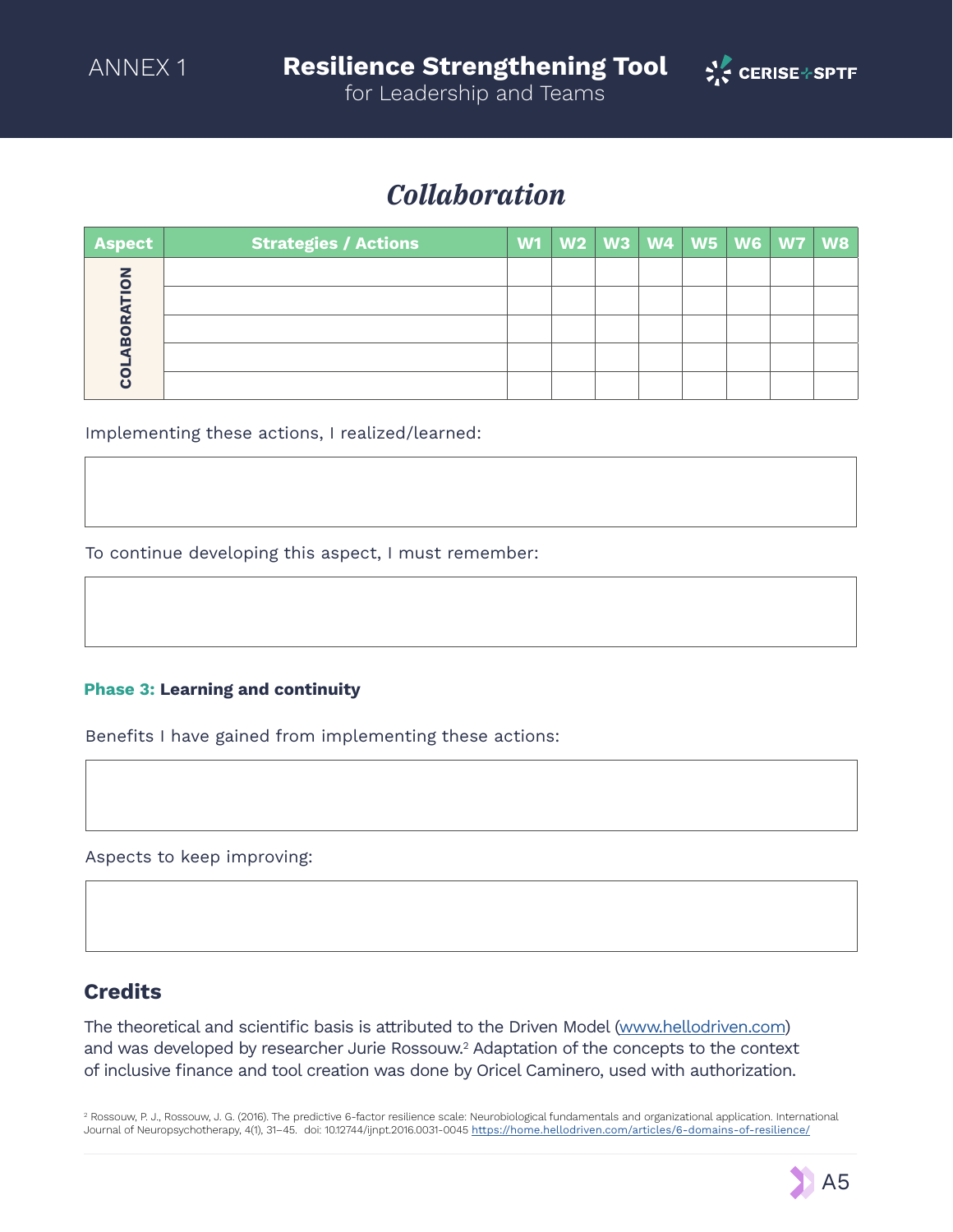# **ANNEX 2**

## **Additional Resources**  on Resilience

**cerise-SPTF.org**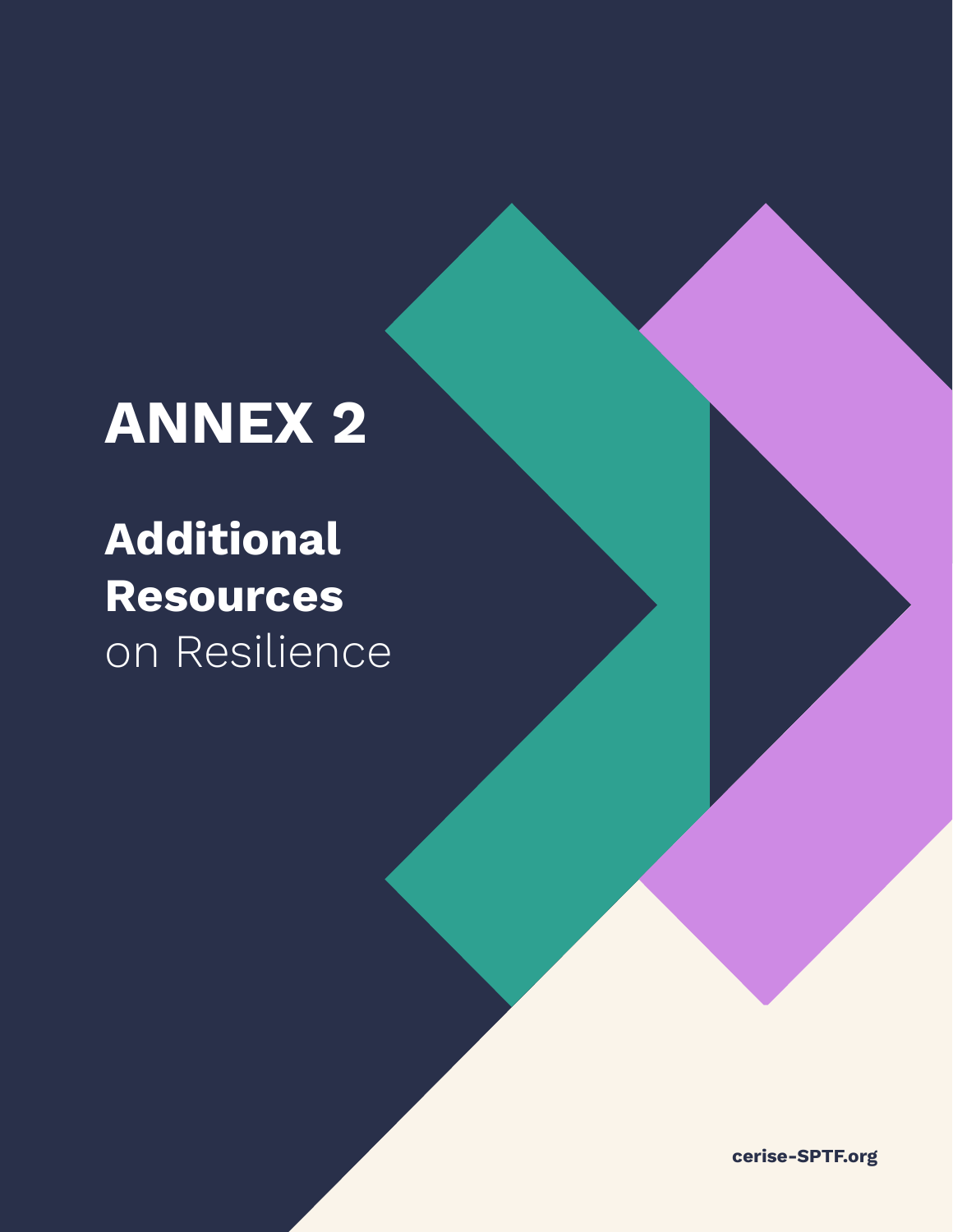

on Resilience

During 2020 and 2021, the SPTF implemented a series of webinars focusing on resilience as part of the RIFF-CAC initiative.

The recordings and support materials are listed by language on the corresponding [English RIFF-](https://sptf.info/ta-funding/responsible-finance-ca-caribbean-riff-cac)[CAC webpage](https://sptf.info/ta-funding/responsible-finance-ca-caribbean-riff-cac) and [Spanish RIFF-CAC webpage.](https://sptf.info/ta-funding/fondo-para-las-finanzas-responsables-e-inclusivas-ffri)

#### **A. Resources in English:**

The following is a short list of specific webinars and resources related to resilience and Covid-19 found on the [English RIFF-CAC webpage:](https://sptf.info/ta-funding/responsible-finance-ca-caribbean-riff-cac)

- **•** E-learning platforms to support recovery and resilience: October 7, 2021.
- **•** Privacy by Design: August 31, 2021.
- **•** Ethics by Design: July 22, 2021.
- **•** Strategies for supporting the recovery and adaptation of client businesses to COVID-19: May 27, 2021.
- **•** A year Later: COVID Lessons & the Way Forward: May 18, 2021.
- **•** Webinar on Responsible Digital Transformation: April 29, 2021.
- Webinar on Good Agent Networks in Difficult Markets: March 25, 2021.
- **•** Webinar on Dominica's First Digital Marketplace: February 25, 2021.
- **•** Webinar on Building Resilient Leaders: June 24, 2020.
- **•** Webinar on Introduction to Institutional Resilience: June 10, 2020.
- **•** Webinar on Resources to Respond to the COVID-19 Crisis: May 6, 2020.
- **•** Client interview tool: [https://sptf.info/images/SPTF-RES-COVID-19-Client-Interview-Tool-](https://sptf.info/images/SPTF-RES-COVID-19-Client-Interview-Tool-Paper-20200311.pdf)[Paper-20200311.pdf](https://sptf.info/images/SPTF-RES-COVID-19-Client-Interview-Tool-Paper-20200311.pdf)